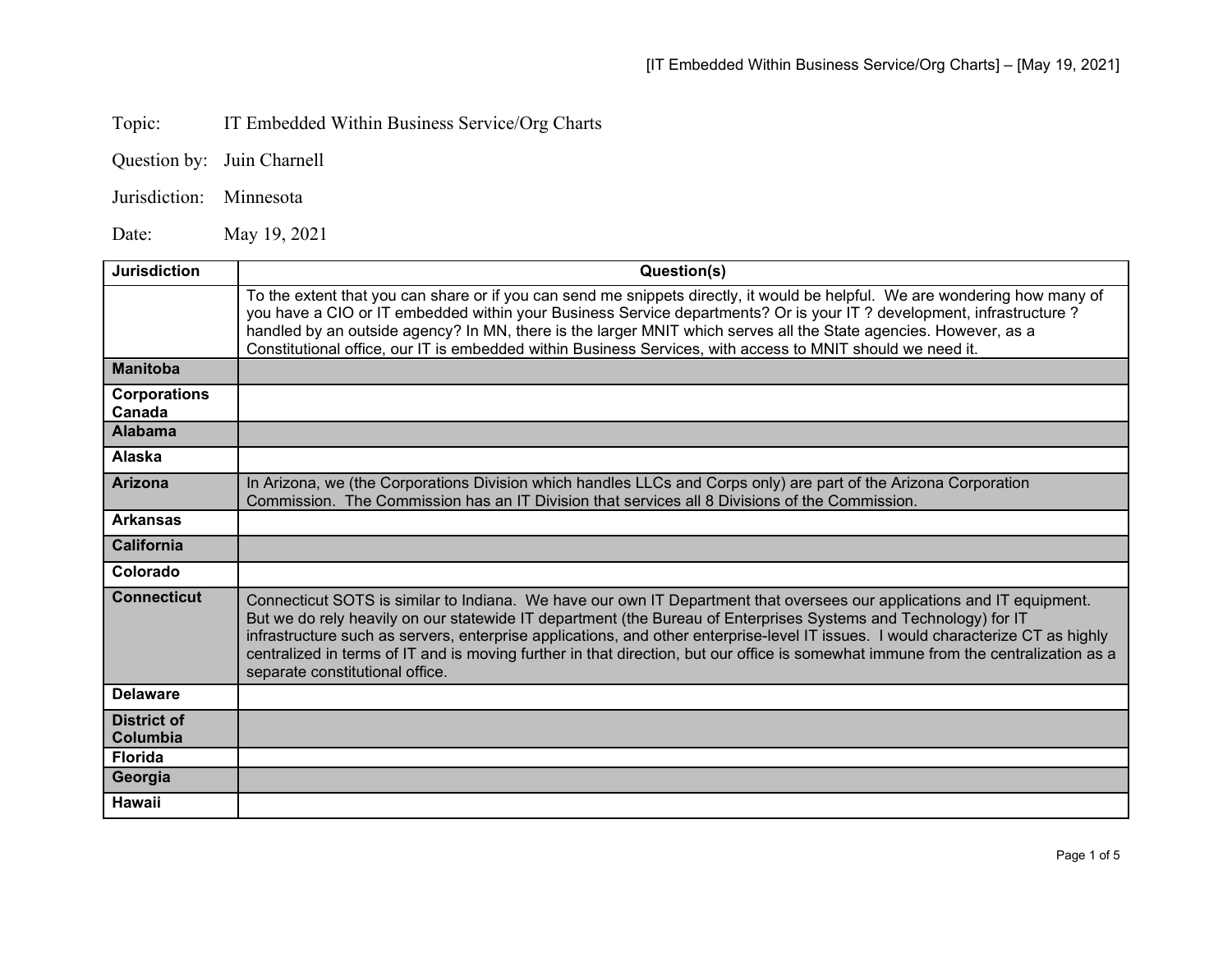| <b>Jurisdiction</b>  | Question(s)                                                                                                                                                                                                                                                                                                                                                                                                                                                                                                                         |
|----------------------|-------------------------------------------------------------------------------------------------------------------------------------------------------------------------------------------------------------------------------------------------------------------------------------------------------------------------------------------------------------------------------------------------------------------------------------------------------------------------------------------------------------------------------------|
|                      | To the extent that you can share or if you can send me snippets directly, it would be helpful. We are wondering how many of<br>you have a CIO or IT embedded within your Business Service departments? Or is your IT ? development, infrastructure ?<br>handled by an outside agency? In MN, there is the larger MNIT which serves all the State agencies. However, as a<br>Constitutional office, our IT is embedded within Business Services, with access to MNIT should we need it.                                              |
| Idaho                |                                                                                                                                                                                                                                                                                                                                                                                                                                                                                                                                     |
| <b>Illinois</b>      |                                                                                                                                                                                                                                                                                                                                                                                                                                                                                                                                     |
| <b>Indiana</b>       | Indiana has an internal IT team that manages IT projects, services and security. However, we also use Indiana Office of<br>Technology (state agency) for services such as internet, databases, hardware, security, etc.                                                                                                                                                                                                                                                                                                             |
|                      | If you need more details, please contact Wade Knotts.                                                                                                                                                                                                                                                                                                                                                                                                                                                                               |
| <b>lowa</b>          | In Iowa, the Secretary of State's office has it's own IT staff, and our primary functions are general IT support for the agency,<br>and application development, primarily for Business Services.                                                                                                                                                                                                                                                                                                                                   |
|                      | While we use some services from the State's OCIO office, we are an independent entity.                                                                                                                                                                                                                                                                                                                                                                                                                                              |
| <b>Kansas</b>        |                                                                                                                                                                                                                                                                                                                                                                                                                                                                                                                                     |
| Kentucky             |                                                                                                                                                                                                                                                                                                                                                                                                                                                                                                                                     |
| Louisiana            | Louisiana is similar to Texas. The LA SOS has our own IT division for our agency. We do our own development, maintenance<br>and enhancements to applications used by the Commercial Section. We sometimes utilize contract help, but for the most part,<br>our IT Division takes care of all. There is not a member of the IT staff embedded in each section of the SOS, but the<br>Commercial section does have a Supervisor over Technical Support and our Geauxbiz site that works closely with the IT<br>Division as a liaison. |
| <b>Maine</b>         |                                                                                                                                                                                                                                                                                                                                                                                                                                                                                                                                     |
| <b>Maryland</b>      |                                                                                                                                                                                                                                                                                                                                                                                                                                                                                                                                     |
| <b>Massachusetts</b> | The Secretary of State?s Office has its own IT Division with a CIO which handles the IT services for all the divisions within the<br>Secretary?s Office. Within the IT Division there are two developers specific to Corporations. Our office does not utilize MA ITD,<br>which handles the IT services for all other governmental agencies.                                                                                                                                                                                        |
| <b>Michigan</b>      |                                                                                                                                                                                                                                                                                                                                                                                                                                                                                                                                     |
| <b>Minnesota</b>     |                                                                                                                                                                                                                                                                                                                                                                                                                                                                                                                                     |
| <b>Mississippi</b>   |                                                                                                                                                                                                                                                                                                                                                                                                                                                                                                                                     |
| <b>Missouri</b>      |                                                                                                                                                                                                                                                                                                                                                                                                                                                                                                                                     |
| <b>Montana</b>       |                                                                                                                                                                                                                                                                                                                                                                                                                                                                                                                                     |
| <b>Nebraska</b>      |                                                                                                                                                                                                                                                                                                                                                                                                                                                                                                                                     |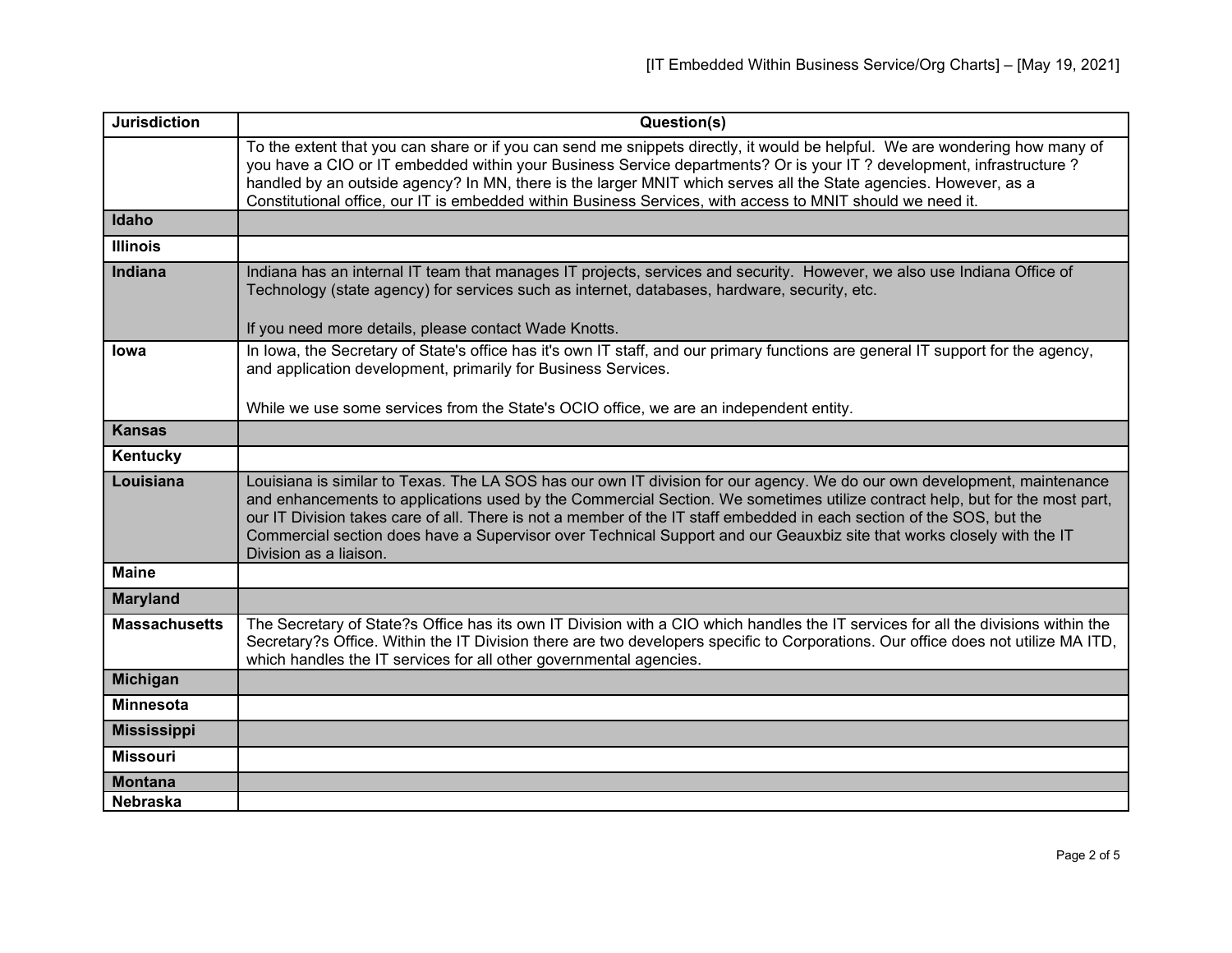| <b>Jurisdiction</b>   | Question(s)                                                                                                                                                                                                                                                                                                                                                                                                                                                                            |
|-----------------------|----------------------------------------------------------------------------------------------------------------------------------------------------------------------------------------------------------------------------------------------------------------------------------------------------------------------------------------------------------------------------------------------------------------------------------------------------------------------------------------|
|                       | To the extent that you can share or if you can send me snippets directly, it would be helpful. We are wondering how many of<br>you have a CIO or IT embedded within your Business Service departments? Or is your IT ? development, infrastructure ?<br>handled by an outside agency? In MN, there is the larger MNIT which serves all the State agencies. However, as a<br>Constitutional office, our IT is embedded within Business Services, with access to MNIT should we need it. |
| <b>Nevada</b>         | Nevada is set up this way, as well. Our state?s enterprise IT department manages our phones and statewide applications; our<br>internal IT staff manage Secretary of State specific applications for all of our divisions (Commercial Recordings, Elections,<br>Securities, Notary, etc.).                                                                                                                                                                                             |
| <b>New Hampshire</b>  |                                                                                                                                                                                                                                                                                                                                                                                                                                                                                        |
| <b>New Jersey</b>     |                                                                                                                                                                                                                                                                                                                                                                                                                                                                                        |
| <b>New Mexico</b>     |                                                                                                                                                                                                                                                                                                                                                                                                                                                                                        |
| <b>New York</b>       |                                                                                                                                                                                                                                                                                                                                                                                                                                                                                        |
| <b>North Carolina</b> | In North Carolina the NC Secretary of State's Office has their own IT Units for development and infrastructure and house our<br>own servers.<br>However, we are required to work with the State DIT for telephones and internet connectivity. There may also be other specific<br>uses I am not aware of.                                                                                                                                                                              |
| <b>North Dakota</b>   |                                                                                                                                                                                                                                                                                                                                                                                                                                                                                        |
| Ohio                  | Our office has an IT section so we have our own CIO, developers, network team, etc. We do not share these resources with<br>any other agency. Although - we do not have people designated specifically to Business Services, so we have to coordinate<br>priorities for IT needs with the Elections divisions.                                                                                                                                                                         |
| <b>Oklahoma</b>       |                                                                                                                                                                                                                                                                                                                                                                                                                                                                                        |
| Oregon                |                                                                                                                                                                                                                                                                                                                                                                                                                                                                                        |
| Pennsylvania          |                                                                                                                                                                                                                                                                                                                                                                                                                                                                                        |
| <b>Rhode Island</b>   | We operate the same way in RI. As a general officer, we have our own IT Division, but can partner with the state?s IT<br>department if needed. We almost never have need to do that, though.                                                                                                                                                                                                                                                                                           |
| <b>South Carolina</b> |                                                                                                                                                                                                                                                                                                                                                                                                                                                                                        |
| <b>South Dakota</b>   |                                                                                                                                                                                                                                                                                                                                                                                                                                                                                        |
| <b>Tennessee</b>      |                                                                                                                                                                                                                                                                                                                                                                                                                                                                                        |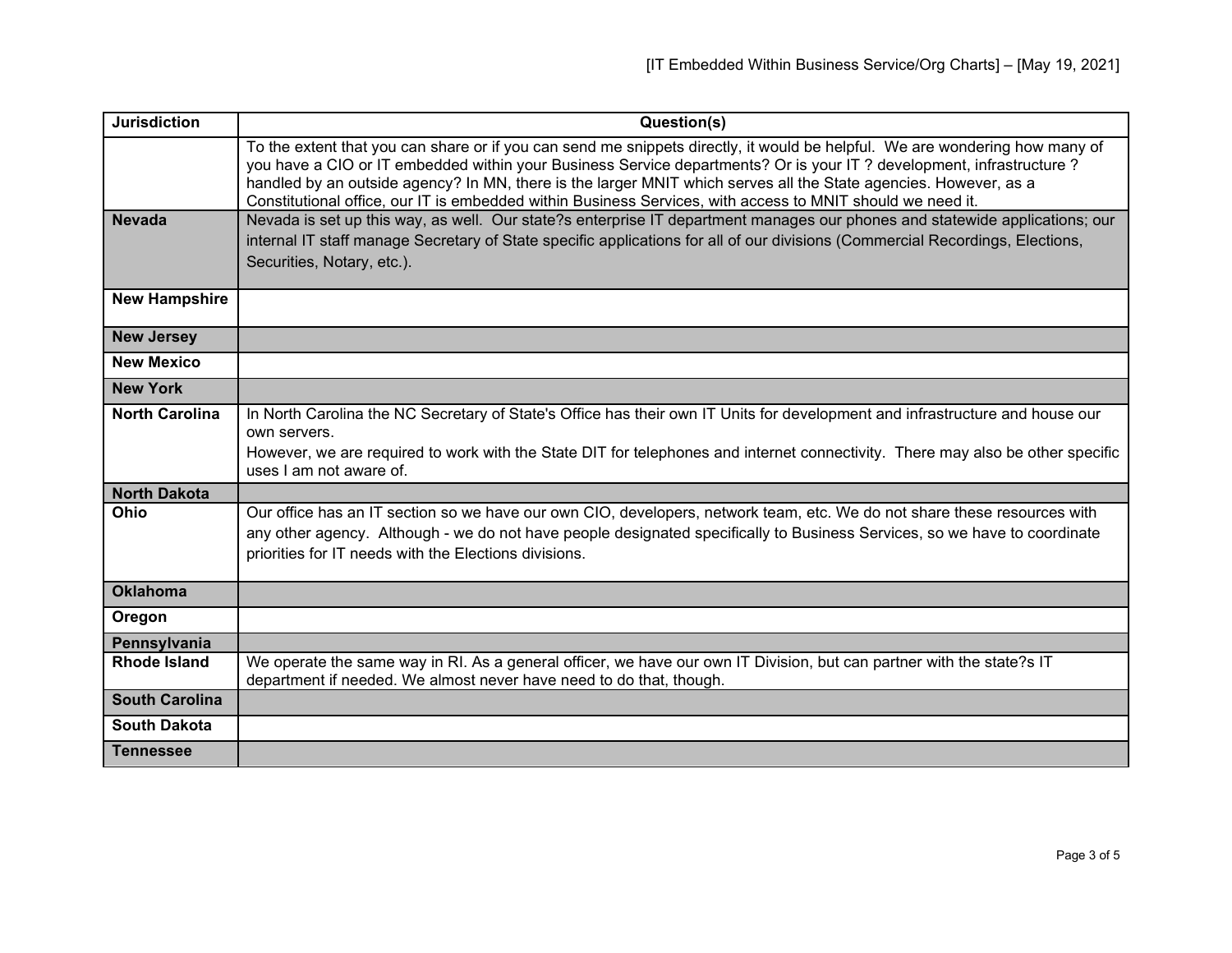| <b>Jurisdiction</b>  | Question(s)                                                                                                                                                                                                                                                                                                                                                                                                                                                                                                                                                                                                                                                                                                                                                                                       |
|----------------------|---------------------------------------------------------------------------------------------------------------------------------------------------------------------------------------------------------------------------------------------------------------------------------------------------------------------------------------------------------------------------------------------------------------------------------------------------------------------------------------------------------------------------------------------------------------------------------------------------------------------------------------------------------------------------------------------------------------------------------------------------------------------------------------------------|
|                      | To the extent that you can share or if you can send me snippets directly, it would be helpful. We are wondering how many of<br>you have a CIO or IT embedded within your Business Service departments? Or is your IT ? development, infrastructure ?<br>handled by an outside agency? In MN, there is the larger MNIT which serves all the State agencies. However, as a<br>Constitutional office, our IT is embedded within Business Services, with access to MNIT should we need it.                                                                                                                                                                                                                                                                                                            |
| <b>Texas</b>         | In Texas, the SOS has a separate IT division that services the needs of the agency as a whole, including the development,<br>maintenance of and enhancements to applications used by the Business and Commercial Filings Section. Our IT staff is not<br>embedded within each separate division within the agency. However, the agency, like other Texas state agencies, also utilizes<br>the services provided by a separate state agency, the Texas Department of Information Resources. DIR provides data center<br>services and communication services to state agencies. This agency also provides assistance and services in connection with<br>other IT needs/projects/requests. For more information on our IT structure and DIR, I would need to refer your email to our IT<br>Director. |
| <b>Utah</b>          |                                                                                                                                                                                                                                                                                                                                                                                                                                                                                                                                                                                                                                                                                                                                                                                                   |
| <b>Vermont</b>       |                                                                                                                                                                                                                                                                                                                                                                                                                                                                                                                                                                                                                                                                                                                                                                                                   |
| Virginia             |                                                                                                                                                                                                                                                                                                                                                                                                                                                                                                                                                                                                                                                                                                                                                                                                   |
| Washington           | Washington State OSOS is very similar to Louisiana. We have in-house IT for the office, but also a team specific to our<br>Corporations and Charities Filing System that handles maintenance and enhancements in-house.<br>We have some shared responsibilities with the State CIO?s office regarding storage, network, Security, etc, but overall we<br>operate separate from the rest of the state as a separately elected official.                                                                                                                                                                                                                                                                                                                                                            |
| <b>West Virginia</b> |                                                                                                                                                                                                                                                                                                                                                                                                                                                                                                                                                                                                                                                                                                                                                                                                   |
| <b>Wisconsin</b>     |                                                                                                                                                                                                                                                                                                                                                                                                                                                                                                                                                                                                                                                                                                                                                                                                   |
| Wyoming              |                                                                                                                                                                                                                                                                                                                                                                                                                                                                                                                                                                                                                                                                                                                                                                                                   |

## **Additional comments:**

## **Full text of email:**

Hi everyone,

To the extent that you can share or if you can send me snippets directly, it would be helpful. We are wondering how many of you have a CIO or IT embedded within your Business Service departments? Or is your IT ? development, infrastructure ? handled by an outside agency? In MN, there